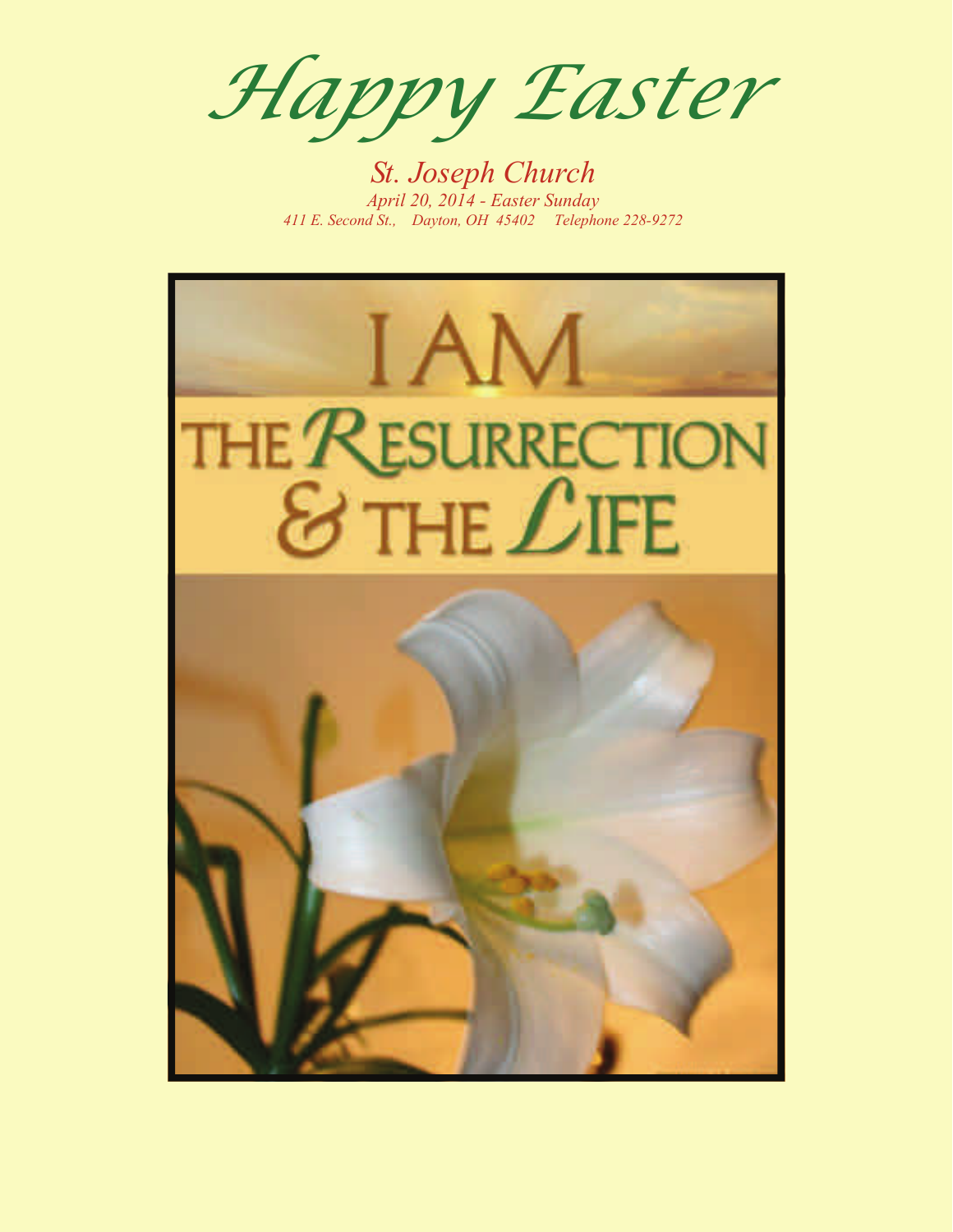# *St. Joseph Update*

## *SVdP Food Pantry*

Thank you so much for your continued support of our regional St. Vincent de Paul food pantry! The third weekend of each month the food pantry opens it's door to those in need. To help ensure food and other items are available, we would like to encourage everyone to bring an item the second Sunday of each month. There will be boxes in church to put your items in. We will keep the box in the vestibule of church to collect items during the rest of the month.

 Particular needs at this time include: canned meat (ham, chicken, tuna, etc.), toiletries (toothpaste, bar soap, shampoo, deodorant), dish soap, laundry detergent, sugar, spaghetti sauce, juices, cooking oil, instant mashed potatoes, crackers, boxed "helpers", canned fruit, peanut butter, jelly, cereal, toilet paper and paper towels.

## *Pray for the Men & Women Serving in the Military*

Gary Eilers Cody Landers David Musgrove Jessica Pruitt

Greg Marcus Alex McGarvey

## *Financial Information*

Collection for April 13th \$8611.00 Charity \$346.00  **Thank You!** 

## *Walking with the Apostles*

 Joy is in the air, the sun and rain are making the flowers and trees bloom with new life. What better way to enjoy God's gift of nature than to be outside and walking, playing, using our bodies and adding up the miles (every 15 minutes of exercise is 1 mile) with Peter and Paul to Rome. As we participate in our routine workouts and maybe our not so routine workouts let's keep in mind the joy of the season and in the Risen Christ.

*Luke 24:34 "The lord is truly risen, alleluia. To him be glory and power for all the ages of eternity, alleluia, alleluia.* 

 Total miles this week 221, total to date 1142. We are 38.7% of the way to Rome. Don't forget the walk ends at Pentecost so keep the miles coming.

## *Divine Mercy Sunday April 27*

The Second Sunday of Easter is Divine Mercy Sunday. The Divine Mercy Novena begins on Good Friday. Copies of the Novena prayers are available in back of church. The celebration of

Divine Mercy Sunday will be at Emmanuel Church and will begin at 12:45 PM with confessions and Adoration of the Blessed Sacrament, followed by Mass at 2:15 PM. Our afternoon of prayer will end with the 3:00 PM Chaplet of Divine Mercy.

## *Furthering our Faith through Film*

We will celebrate Divine Mercy Sunday next week, so why not join us on Friday, April 25 to watch a film about St. Faustina, the humble nun who received extraordinary revelations from our **L** Lord Jesus about God's loving message of divine mercy. We will meet at 1:00pm in the school and a light lunch will be served. As usual, all are most welcome! If you have questions, please call Bobby at 435-4858. We hope you can make it!

### *Prayer List*

 *Please keep the following people in your prayers. Please call the rectory if you would like someone added to the prayer list.* 

*Patricia Bornhorst Brittany Keirns Greg Bowers Robert Garrity Susan Busch Randy Kramer Pamela Cabrera Chris Luehrs Fran & Al Dabrowski Lindsey Luehrs Nancy Dolan Milo Nickles George Dopf Helen Moore Rachel Dudley Joe Moretto Earl Evans Jr Robert Morris Mary Fiste Clara Osman Joseph Franchina Anna Pole Darrel Francis Stephanie Potter Gail Gaeth Thomas Pluckett Clara Garza Isaiah Ramsey Richard Gill Tony Riggs Dorothy Grant Lillian Snyder Jim Hanerty Ed Sullivan Bennett Hart* **Betty Wenzel** *Marie Henry*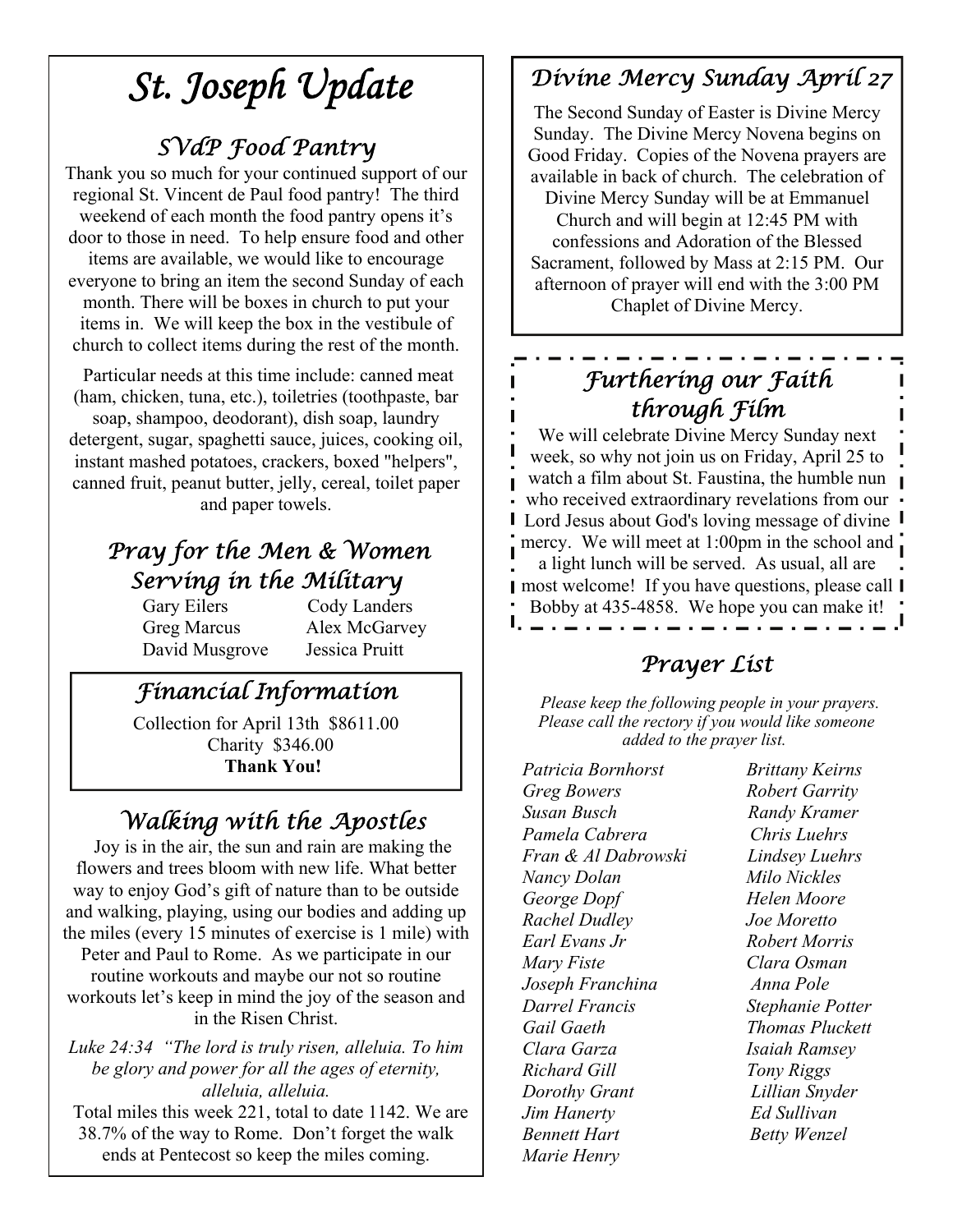# *Pastor's Corner*

 Our gospel reading for Easter Sunday begins where Good Friday ended—in a cemetery. "Mary of Magdala came to the tomb early in the morning, while it was still dark, and saw the stone removed from the tomb." (John 20:1) In many cultures it is a traditional practice to go to the cemetery on Easter Sunday to remember loved ones and to live in the hope of the resurrection.

There was once a six year old boy named David who was taking a walk with his grandmother. On their way home, they decided to take a detour through the local cemetery, stopping every once in a while to read the headstones. Grandma explained that the first date on the tombstone was the day the person was born and the second date was the day the person died.

"Why do some of the tombstones only have one date?" David asked. "Because those people haven't died yet," his Grandma explained. David was obviously stunned by his Grandma's explanation because that night he couldn't stop thinking about their visit to the cemetery. "Mommy," he said with wide eyes. "Some of the people buried in the cemetery aren't even dead yet!" (Don't Stop Laughing Now, 2002)

Leave it to a six year old to put a different twist on life and death. When we stop and think about it the gift of Easter puts the greatest twist of all on life. Easter says that all who are buried in Christ are not dead at all; for them life is changed not ended.

And yet, like Mary of Magdala, there are times when the Risen Jesus seems far from our eyes. Maybe it is because of sickness, injury, failure, loneliness, family difficulties or a loss through death that keep us from recognizing the Risen Lord. Sometimes the tears that come from grief or loss can blind us from seeing the Risen Lord. Other times in our race to find answers, like Peter and the Beloved Disciple, our minds are confused or distracted from seeing the truth.

It helps to remember where Jesus was when he walked the earth. The answer is found in our reading from the Acts of the Apostles. "Jesus went about doing good and healing all those oppressed by the devil, for God was with him." (10:38b) This is precisely where Jesus is found today; alive, at work in our world through the power of the Holy Spirit.

The gift of resurrection life means that the most powerful obstacle to our union with God has been overcome. As St. Paul says, "Nothing can separate us from the love of God." Not even death itself. For the next fifty days we are entering a journey of discovery to see and to give witness to the presence of the Risen Lord among us.

Like the disciples we know how the story ends. This truth must strengthen us and enliven us to be people of hope. It's like a friend of mine who likes to read mystery novels. But, instead of reading the book from start to finish he reads the last chapter first to see what happens to the villain. Then he goes back and reads the book from the beginning always prepared to say to the villain, "Don't get too sure of yourself, I know that you will get what's coming to you in the end." Because of the resurrection of Jesus from the dead we all hold a different script in our hands. Through the gift of baptism we are glory bound and have the opportunity to share in God's gift of eternal life. Happy Easter!

Fr. Angelo